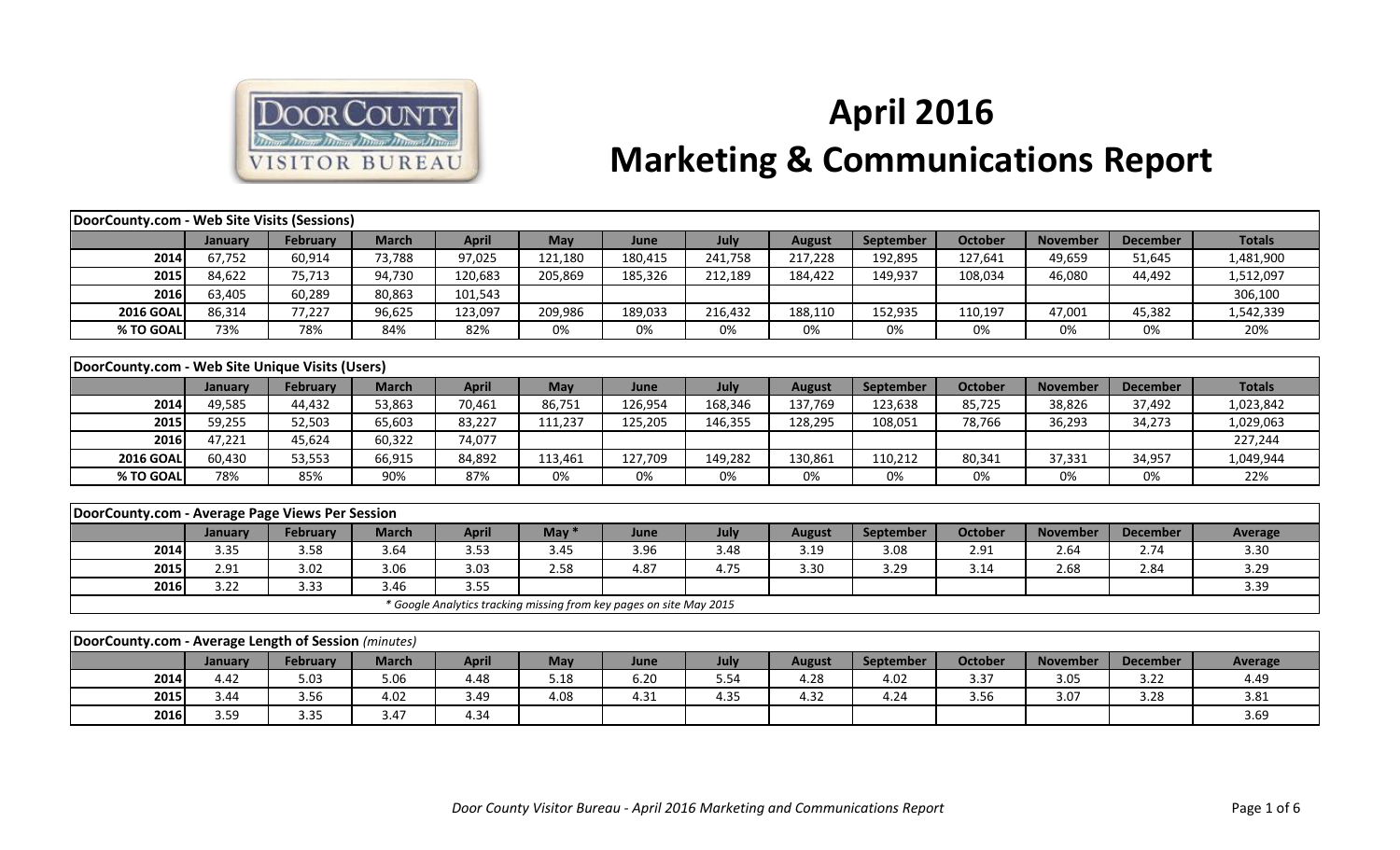| DoorCounty.com - Mobile Web Site Useage                     |           |                 |              |                                                                     |                            |                              |                                               |               |                  |                                      |                 |                 |               |
|-------------------------------------------------------------|-----------|-----------------|--------------|---------------------------------------------------------------------|----------------------------|------------------------------|-----------------------------------------------|---------------|------------------|--------------------------------------|-----------------|-----------------|---------------|
|                                                             | January   | <b>February</b> | <b>March</b> | <b>April</b>                                                        | $May*$                     | June                         | July                                          | <b>August</b> | September        | <b>October</b>                       | <b>November</b> | <b>December</b> | <b>Totals</b> |
| 2014                                                        | 23,872    | 10,927          | 28,446       | 38,478                                                              | 48,903                     | 72,055                       | 106,244                                       | 99,139        | 88,020           | 50,954                               | 23,263          | 22,857          | 613,158       |
| 2015                                                        | 39,024    | 21,610          | 43,392       | 54,501                                                              | 30,019                     | 87,000                       | 103,550                                       | 94,460        | 75,538           | 56,316                               | 26,040          | 22,569          | 654,019       |
| 2016                                                        | 30,943    | 31,015          | 39,684       | 50,397                                                              |                            |                              |                                               |               |                  |                                      |                 |                 | 152,039       |
|                                                             |           |                 |              | * Google Analytics tracking missing from key pages on site May 2015 |                            |                              |                                               |               |                  |                                      |                 |                 |               |
|                                                             |           |                 |              |                                                                     |                            |                              |                                               |               |                  |                                      |                 |                 |               |
| DoorCounty.com - Top Ten Most Requested Pages for the Month |           |                 |              |                                                                     |                            |                              |                                               |               |                  |                                      |                 |                 |               |
| 1) /Home                                                    |           |                 |              |                                                                     | 5) / experience            |                              |                                               |               |                  | 9) /stay/cottage-house               |                 |                 |               |
| $2)$ /stay                                                  |           |                 |              |                                                                     | 6) /stay/hotel-motel-inn   |                              |                                               |               |                  | 10) /discover                        |                 |                 |               |
| 3) /seasonal-promotions/season-of-blossoms/contest          |           |                 |              |                                                                     |                            | 7) /stay/log-cabin-log-house |                                               |               |                  |                                      |                 |                 |               |
| 4) / experience/ events                                     |           |                 |              |                                                                     |                            |                              | 8) /discover/guides-and-reports/visitor-guide |               |                  |                                      |                 |                 |               |
|                                                             |           |                 |              |                                                                     |                            |                              |                                               |               |                  |                                      |                 |                 |               |
| DoorCounty.com - Top Ten Sources for the Month              |           |                 |              |                                                                     |                            |                              |                                               |               |                  |                                      |                 |                 |               |
| 1) Google/organic                                           |           |                 |              |                                                                     | 5) bing/organic            |                              |                                               |               |                  | 9) Google/PPC                        |                 |                 |               |
| 2) DoorCounty/email                                         |           |                 |              |                                                                     | 6) yahoo/organic           |                              |                                               |               |                  | 10) fishcreekcampground.com/referral |                 |                 |               |
| 3) (direct)/(none)                                          |           |                 |              |                                                                     | 7) Facebook/FacebookAd     |                              |                                               |               |                  |                                      |                 |                 |               |
| 4) Google/cpc                                               |           |                 |              |                                                                     | 8) m.facebook.com/referral |                              |                                               |               |                  |                                      |                 |                 |               |
|                                                             |           |                 |              |                                                                     |                            |                              |                                               |               |                  |                                      |                 |                 |               |
| Social Media: Facebook                                      |           |                 |              |                                                                     |                            |                              |                                               |               |                  |                                      |                 |                 |               |
| <b>Impressions</b>                                          | January   | <b>February</b> | <b>March</b> | <b>April</b>                                                        | May                        | June                         | July                                          | <b>August</b> | September        | <b>October</b>                       | <b>November</b> | <b>December</b> | <b>Totals</b> |
| 2014                                                        | 1,072,474 | 786,549         | 1,256,786    | 1,140,795                                                           | 904,334                    | 866,752                      | 937,971                                       | 1,053,928     | 1,378,288        | 597,568                              | 587,576         | 559,572         | 11,142,593    |
| 2015                                                        | 826,778   | 594,789         | 839,094      | 1,204,160                                                           | 1,097,071                  | 1,201,542                    | 1,286,647                                     | 925,223       | 1,065,510        | 1,045,703                            | 1,088,533       | 563,186         | 11,738,236    |
| 2016                                                        | 994,271   | 1,014,098       | 758,324      | 1,194,643                                                           |                            |                              |                                               |               |                  |                                      |                 |                 | 3,961,336     |
| <b>Post Views</b>                                           | January   | <b>February</b> | <b>March</b> | <b>April</b>                                                        | May                        | June                         | July                                          | <b>August</b> | <b>September</b> | <b>October</b>                       | <b>November</b> | <b>December</b> | <b>Totals</b> |
| 2014                                                        | 207,464   | 240,304         | 426,235      | 424,333                                                             | 463,321                    | 444,147                      | 339,068                                       | 461,958       | 612,005          | 238,985                              | 346,151         | 257,000         | 4,460,971     |
| 2015                                                        | 555,825   | 388,349         | 555,850      | 772,633                                                             | 739,233                    | 768,594                      | 847,893                                       | 686,341       | 679,592          | 739,724                              | 856,575         | 407,601         | 7,998,210     |
| 2016                                                        | 780,727   | 773,366         | 581,832      | 855,534                                                             |                            |                              |                                               |               |                  |                                      |                 |                 | 2,991,459     |
| <b>Page Views</b>                                           | January   | <b>February</b> | <b>March</b> | <b>April</b>                                                        | May                        | June                         | July                                          | <b>August</b> | September        | <b>October</b>                       | <b>November</b> | <b>December</b> | <b>Totals</b> |
| 2014                                                        | 11,533    | 13,566          | 3,181        | 3,624                                                               | 3,358                      | 3,963                        | 8,419                                         | 3,050         | 3,047            | 1,616                                | 1,199           | 170,953         | 227,509       |
| 2015                                                        | 1,447     | 1,197           | 1,483        | 2,014                                                               | 1,979                      | 1,821                        | 2,158                                         | 119,717       | 875              | 2,176                                | 1,388           | 81,295          | 217,550       |
| 2016                                                        | 112,475   | 11,014          | 1,119        | 1,314                                                               |                            |                              |                                               |               |                  |                                      |                 |                 | 125,922       |
| <b>Engagement</b>                                           | January   | <b>February</b> | <b>March</b> | <b>April</b>                                                        | May                        | June                         | July                                          | <b>August</b> | September        | <b>October</b>                       | <b>November</b> | <b>December</b> | <b>Totals</b> |
| 2015                                                        | 24,832    | 14,834          | 26,432       | 32,633                                                              | 32,944                     | 32,210                       | 30,093                                        | 24,461        | 32,364           | 35,477                               | 26,773          | 13,550          | 326,603       |
| 2016                                                        | 28,766    | 20,520          | 15,324       | 31,493                                                              |                            |                              |                                               |               |                  |                                      |                 |                 | 96,103        |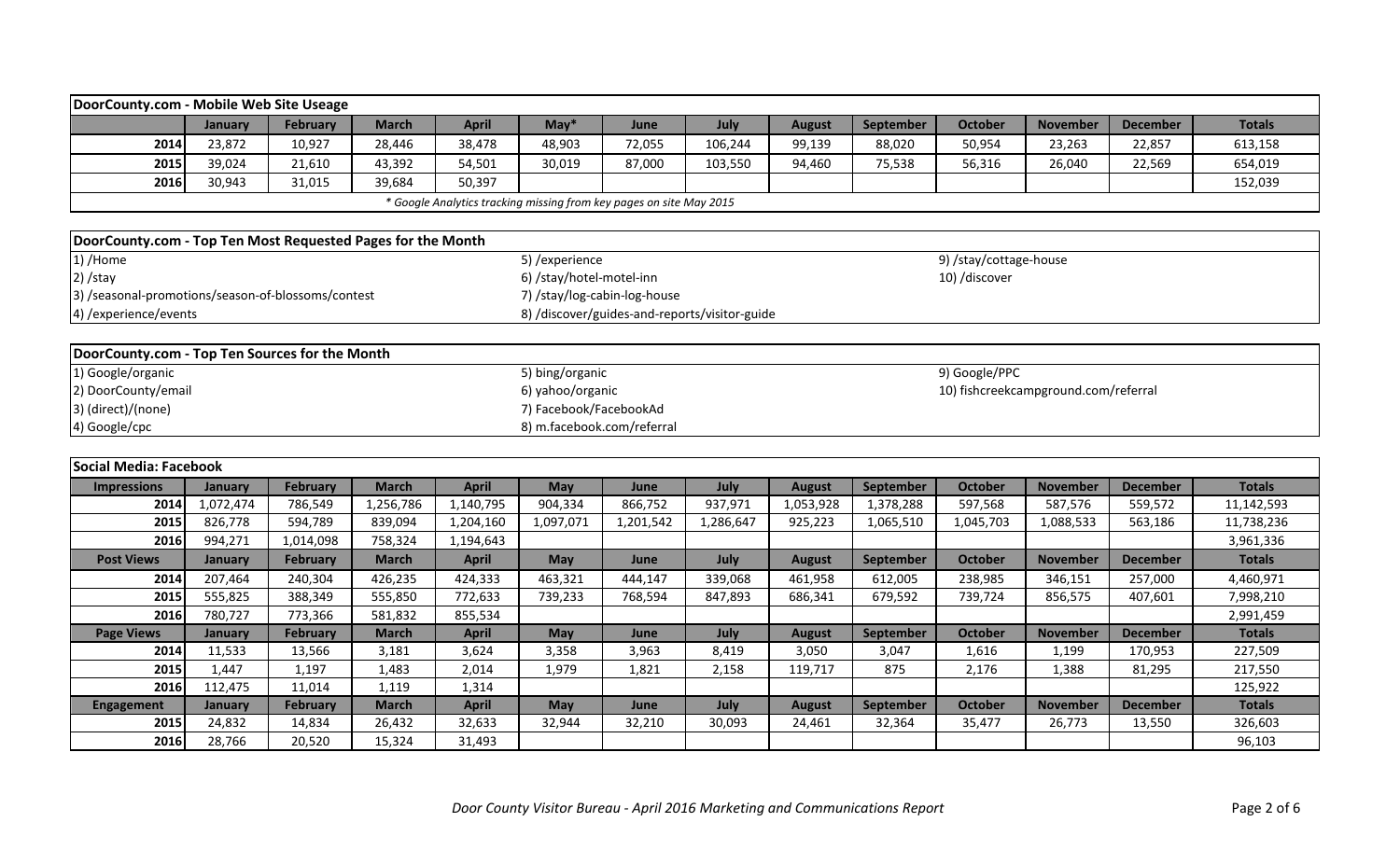| Social Media: Twitter                                            |                  |                          |                       |                       |              |               |               |                        |                    |                         |                          |                          |                        |
|------------------------------------------------------------------|------------------|--------------------------|-----------------------|-----------------------|--------------|---------------|---------------|------------------------|--------------------|-------------------------|--------------------------|--------------------------|------------------------|
| <b>Followers</b>                                                 | January          | <b>February</b>          | <b>March</b>          | <b>April</b>          | <b>May</b>   | June          | July          | <b>August</b>          | September          | <b>October</b>          | <b>November</b>          | <b>December</b>          | <b>Annual % Growth</b> |
| 2014                                                             | 2,654            | 2,701                    | 2,747                 | 2,797                 | 2,910        | 3,050         | 3,180         | 3,264                  | 3,348              | 3,417                   | 3,451                    | 3,569                    | 34%                    |
| 2015                                                             | 3,585            | 3,652                    | 3,709                 | 3,781                 | 3,872        | 3,992         | 4,096         | 4,153                  | 4,219              | 4,261                   | 4,302                    | 4,350                    | 21%                    |
| 2016                                                             | 4,411            | 4,459                    | 4,547                 | 4,588                 |              |               |               |                        |                    |                         |                          |                          |                        |
| <b>Impressions</b>                                               | January          | <b>February</b>          | <b>March</b>          | <b>April</b>          | May          | June          | July          | <b>August</b>          | <b>September</b>   | <b>October</b>          | <b>November</b>          | <b>December</b>          | <b>Totals</b>          |
| 2014                                                             | n/a              | n/a                      | n/a                   | 624,334               | 1,212,464    | 922,180       | 1,663,447     | 2,051,198              | 1,361,815          | 946,028                 | 1,021,938                | 668,469                  | 10,471,873             |
| 2015                                                             | 2,257,152        | 1,533,877                | 1,517,133             | 704,372               | 2,271,820    | 2,700,702     | 2,634,001     | 4,648,946              | 5,502,863          | 2,459,054               | 4,013,608                | 9,737,951                | 39,981,479             |
| 2016                                                             | 22,709,041       | 7,170,397                | 2,556,102             | 3,822,978             |              |               |               |                        |                    |                         |                          |                          | 36,258,518             |
|                                                                  |                  |                          |                       |                       |              |               |               |                        |                    |                         |                          |                          |                        |
| <b>Pay-Per-Click Results</b>                                     |                  |                          |                       |                       |              |               |               |                        |                    |                         |                          |                          |                        |
|                                                                  | January          | <b>February</b>          | <b>March</b>          | <b>April</b>          | May          | June          | July          | <b>August</b>          | September          | <b>October</b>          | <b>November</b>          | <b>December</b>          | <b>Totals</b>          |
| 2014                                                             | 2,432            | 2,748                    | 3,473                 | 9,955                 | 4,940        | 5,260         | 4,203         | 2,124                  | 2,462              | 2,019                   | 1,294                    | 1,314                    | 42,224                 |
| 2015                                                             | 1,815            | 2,153                    | 2,240                 | 2,253                 | 5,507        | 5,556         | 5,507         | 4,096                  | 5,507              | 2,251                   | 1,015                    | 1,006                    | 38,906                 |
| 2016                                                             | 2,577            | 5,584                    | 7,131                 | 8,905                 |              |               |               |                        |                    |                         |                          |                          | 24,197                 |
|                                                                  |                  |                          |                       |                       |              |               |               |                        |                    |                         |                          |                          |                        |
| Door County E-Newsletter - Number of E-Mails Sent (with remails) |                  |                          |                       |                       |              |               |               |                        |                    |                         |                          |                          |                        |
|                                                                  | January          | <b>February</b>          | <b>March</b>          | <b>April</b>          | May          | June          | July          | <b>August</b>          | September          | <b>October</b>          | <b>November</b>          | <b>December</b>          | <b>Totals</b>          |
| 2014                                                             | 310,665          | 304,504                  | 260,265               | 290,157               | 303,787      | 311,153       | 314,220       | 314,552                | 346,443            | 343,595                 | 344,384                  | 337,073                  | 3,780,798              |
| 2015                                                             | 328,573          | 319,563                  | 310,628               | 316,865               | 341,409      | 349,020       | 486,954       | 359,538                | 350,421            | 348,142                 | 347,933                  | 344,699                  | 4,203,745              |
| 2016                                                             | 688,006          | 336,747                  | 334,214               | 285,196               |              |               |               |                        |                    |                         |                          |                          | 1,644,163              |
|                                                                  |                  |                          |                       |                       |              |               |               |                        |                    |                         |                          |                          |                        |
| Door County E-Newsletter - Open Rates                            |                  |                          |                       |                       |              |               |               |                        |                    |                         |                          |                          |                        |
|                                                                  | January          | <b>February</b>          | <b>March</b>          | <b>April</b>          | May          | June          | July          | <b>August</b>          | September          | <b>October</b>          | <b>November</b>          | <b>December</b>          | Average                |
| 2014                                                             | 25.30%           | 24.20%                   | 31.70%                | 30.10%                | 25.80%       | 26.90%        | 26.90%        | 26.00%                 | 29.20%             | 26.50%                  | 22.30%                   | 21.20%                   | 26.34%                 |
| 2015                                                             | 24.80%           | 23.60%                   | 27.70%                | 28.70%                | 26.80%       | 27.10%        | 32.90%        | 24.74%                 | 25.71%             | 24.20%                  | 21.67%                   | 20.06%                   | 25.67%                 |
| 2016                                                             | 23.32%           | 20.69%                   | 22.05%                | 29.88%                |              |               |               |                        |                    |                         |                          |                          | 23.99%                 |
|                                                                  |                  |                          |                       |                       |              |               |               |                        |                    |                         |                          |                          |                        |
| Door County E-Newsletter - Click Thru's                          |                  |                          |                       |                       |              |               |               |                        |                    |                         |                          |                          |                        |
| 2014                                                             | January<br>2.90% | <b>February</b><br>2.30% | <b>March</b><br>4.40% | <b>April</b><br>4.20% | May<br>3.90% | June<br>4.60% | July<br>4.70% | <b>August</b><br>4.30% | September<br>4.50% | <b>October</b><br>3.90% | <b>November</b><br>2.30% | <b>December</b><br>2.10% | Average                |
|                                                                  |                  |                          |                       |                       |              |               |               |                        |                    |                         |                          |                          | 3.68%                  |
| 2015                                                             | 2.60%            | 2.90%                    | 3.60%                 | 4.30%                 | 3.41%        | 4.00%         | 5.09%         | 3.13%                  | 3.85%              | 2.83%                   | 2.01%                    | 1.61%                    | 3.28%                  |
| 2016                                                             | 3.53%            | 1.82%                    | 3.22%                 | 3.58%                 |              |               |               |                        |                    |                         |                          |                          | 3.04%                  |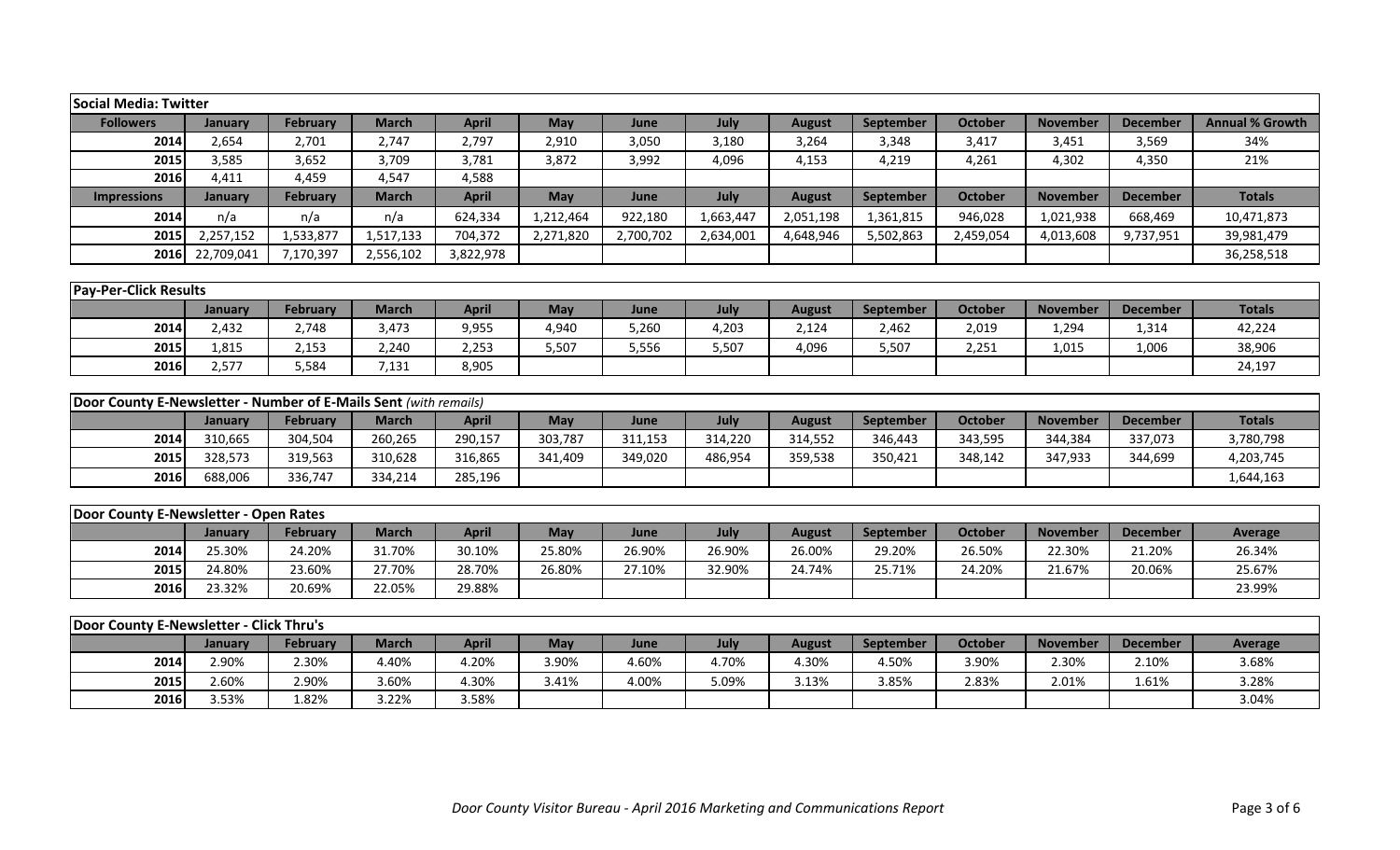| <b>Advertising - Gross Impressions</b> |         |           |              |              |            |           |             |               |           |           |                 |                 |              |
|----------------------------------------|---------|-----------|--------------|--------------|------------|-----------|-------------|---------------|-----------|-----------|-----------------|-----------------|--------------|
|                                        | January | February  | <b>March</b> | <b>April</b> | <b>May</b> | June      | July        | <b>August</b> | September | October   | <b>November</b> | <b>December</b> | <b>Total</b> |
| 2014                                   | 70,620  | 2,777,134 | 9,058,615    | 8,790,285    | 6,753,942  | 2,772,677 | 904,724     | 148,225       | 1,735,115 | 3,503,157 | 2,604           | 2,530           | 36,519,628   |
| 2015                                   | 5,346   | 2,679,900 | 5,336,400    | 9,945,248    | 5,628,037  | 1,183,348 | 673,070     | 441,307       | 2,900,619 | 1,587,416 | 6,390           | 6,390           | 30,393,471   |
| 2016                                   | 599,103 | 54,767    | 613,755      | 2,418,226    |            |           |             |               |           |           |                 |                 | 3,685,851    |
|                                        |         |           |              |              |            |           |             |               |           |           |                 |                 |              |
| Advertising - Media Placed 2016        |         |           |              |              |            |           |             |               |           |           |                 |                 |              |
|                                        | January | February  | <b>March</b> | <b>April</b> | May        | June      | <b>July</b> | <b>August</b> | September | October   | <b>November</b> | <b>December</b> | <b>Total</b> |
| <b>Total Paid</b>                      | \$1,061 | \$3,121   | \$3,925      | \$50,856     |            |           |             |               |           |           |                 |                 | \$58,963     |
| Co-Op Dollars                          | \$0     | \$0       | \$0          | \$6,500      |            |           |             |               |           |           |                 |                 | \$6,500      |
| <b>Barter Dollars</b>                  | \$0     | \$0       | \$0          | \$0          |            |           |             |               |           |           |                 |                 | \$0          |

|             | <b>Online Video Views</b> (includes YouTube channels, Vimeo channel and embedded Facebook videos featuring DCVB video content such as Explore The Door, Our Door County, aerial videos, TV ads, etc) |        |        |        |        |        |        |        |        |        |        |        |         |  |
|-------------|------------------------------------------------------------------------------------------------------------------------------------------------------------------------------------------------------|--------|--------|--------|--------|--------|--------|--------|--------|--------|--------|--------|---------|--|
|             | April<br><b>Totals</b><br><b>October</b><br><b>February</b><br><b>March</b><br><b>September</b><br>May<br><b>November</b><br>August<br><b>June</b><br>Julv<br><b>December</b><br>January             |        |        |        |        |        |        |        |        |        |        |        |         |  |
| 2014        | 3,636                                                                                                                                                                                                | 4,209  | 9,224  | 5,802  | 7,308  | 9,569  | 10,842 | 9,795  | 8,161  | 6,334  | 3,806  | 3,951  | 82,637  |  |
| 2015        | 5.731                                                                                                                                                                                                | 7,223  | 8,932  | 8,134  | 13,319 | 16,888 | 20,796 | 24,895 | 21,995 | 23,020 | 18.771 | 19,107 | 189,811 |  |
| <b>2016</b> | 27,083                                                                                                                                                                                               | 22,279 | 41,152 | 44,323 |        |        |        |        |        |        |        |        | 134,837 |  |

|                   | <b>Media Marketing Program - Impressions</b> |                 |              |              |            |            |            |               |                  |                |                 |                 |               |
|-------------------|----------------------------------------------|-----------------|--------------|--------------|------------|------------|------------|---------------|------------------|----------------|-----------------|-----------------|---------------|
|                   | <b>January</b>                               | <b>February</b> | <b>March</b> | <b>April</b> | May        | June       | July       | <b>August</b> | <b>September</b> | <b>October</b> | <b>November</b> | <b>December</b> | <b>Totals</b> |
|                   | 2014 37,852,999                              | 40,986,204      | 27,772,140   | 5,314,961    | 20,193,969 | 44,435,235 | 71,687,651 | 12,256,415    | 51,116,546       | 67,868,123     | 18,770,067      | 3,507,165       | 401,761,475   |
|                   | 2015 28,017,364                              | 1,823,856       | 20,098,799   | 22,527,085   | 3,830,004  | 19,201,677 | 30,984,433 | 36,995,848    | 9,122,770        | 2,746,629      | 6,293,744       | 16,144,032      | 197,786,241   |
| <b>2016</b>       | 767,047                                      | 4,699,826       | 39,967,510   | 24,274,037   |            |            |            |               |                  |                |                 |                 | 69,708,420    |
| <b>2016 GOALL</b> | 24,296,442                                   | 7,380,639       | 18,598,453   | 12,751,792   | 10,710,837 | 14,710,118 | 34,337,995 | 23,525,235    | 26,926,812       | 46,536,913     | 8,852,497       | 10,759,675      | 239,387,408   |
| % TO GOAL         | 3%                                           | 64%             | 215%         | 190%         | 0%         | 0%         | 0%         | 0%            | 0%               | 0%             | 0%              | 0%              | 29%           |

|                  | Media Marketing Program - Visiting Journalists |          |              |              |            |      |      |               |           |                |                 |                 |        |  |
|------------------|------------------------------------------------|----------|--------------|--------------|------------|------|------|---------------|-----------|----------------|-----------------|-----------------|--------|--|
|                  | <b>January</b>                                 | February | <b>March</b> | <b>April</b> | <b>May</b> | June | July | <b>August</b> | September | <b>October</b> | <b>November</b> | <b>December</b> | Totals |  |
| 2014             |                                                |          |              |              | 10         | 22   | 15   |               |           | 10             |                 |                 | 81     |  |
| 2015             |                                                |          |              |              |            | 14   | 19   | 12            |           |                |                 |                 |        |  |
| 2016             |                                                | 12       |              |              |            |      |      |               |           |                |                 |                 |        |  |
| <b>2016 GOAL</b> |                                                | 10       |              |              |            | 22   |      |               |           | 14             |                 |                 |        |  |
| % TO GOAL        |                                                | 120%     |              |              | 0%         | 0%   |      | 0%            | 0%        | 0%             |                 |                 | 17%    |  |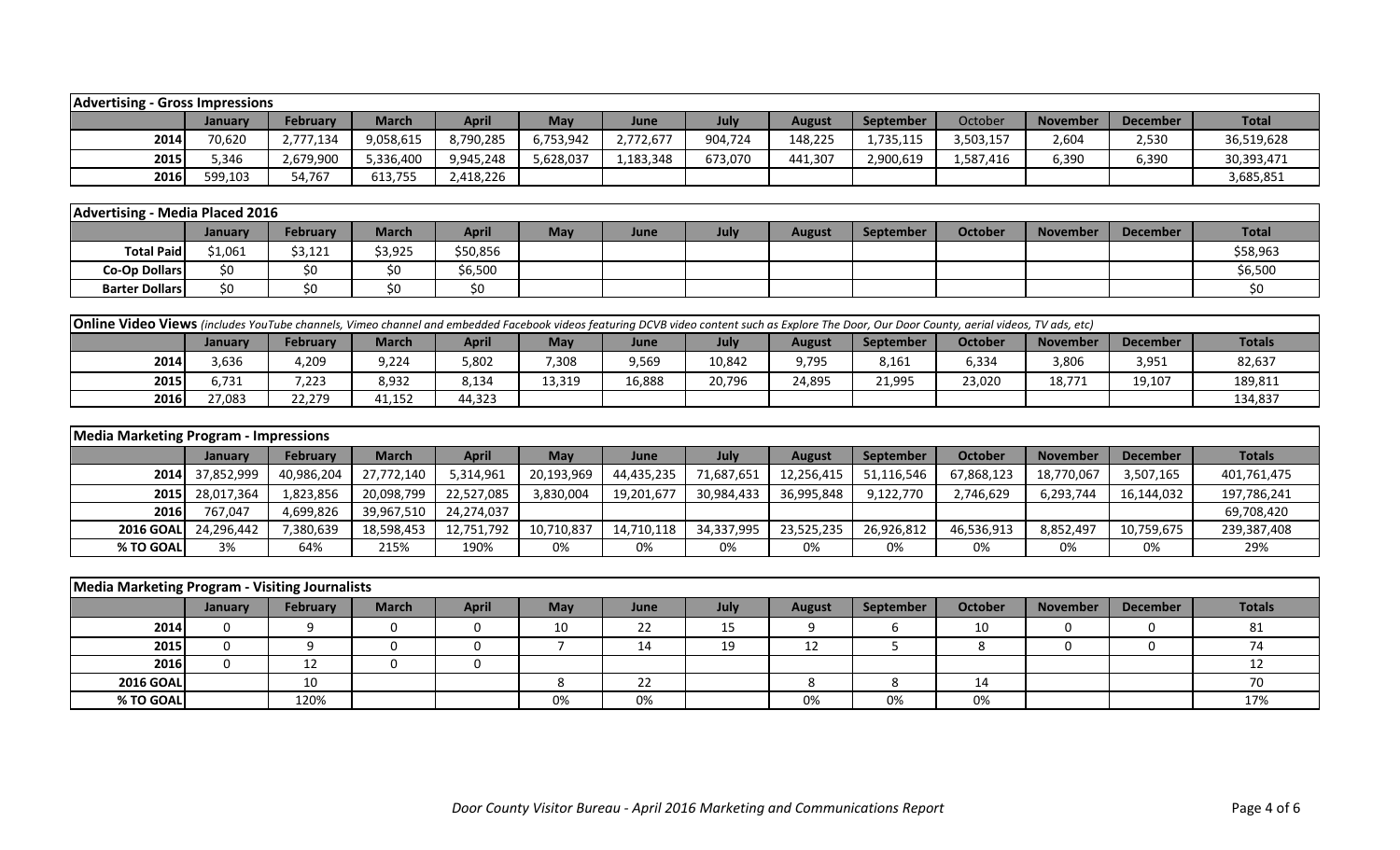| Media Marketing Program - Ad Value Equivalency |           |                 |              |              |             |           |           |               |           |                |                 |                 |               |
|------------------------------------------------|-----------|-----------------|--------------|--------------|-------------|-----------|-----------|---------------|-----------|----------------|-----------------|-----------------|---------------|
|                                                | January   | February        | <b>March</b> | <b>April</b> | May         | June      | July      | <b>August</b> | September | <b>October</b> | <b>November</b> | <b>December</b> | <b>Totals</b> |
| 2014                                           | \$104,143 | \$93,897        | \$503,719    | \$75,517     | \$153,280   | \$107,290 | \$227,097 | \$196,220     | \$258,235 | \$141,898      | \$91,174        | \$81,448        | \$2,033,918   |
| 2015                                           | \$70,320  | \$72,596        | \$80,581     | \$330,607    | \$1,209,143 | \$282,586 | \$168,520 | \$154,576     | \$174,956 | \$40,256       | \$56,902        | \$93,224        | \$2,734,267   |
| 2016                                           | \$147,959 | \$94,919        | \$200,684    | \$186,717    |             |           |           |               |           |                |                 |                 | \$630,279     |
|                                                |           |                 |              |              |             |           |           |               |           |                |                 |                 |               |
| <b>Group Tour Contacts</b>                     |           |                 |              |              |             |           |           |               |           |                |                 |                 |               |
|                                                | January   | February        | <b>March</b> | <b>April</b> | <b>May</b>  | June      | July      | <b>August</b> | September | <b>October</b> | <b>November</b> | <b>December</b> | <b>Totals</b> |
| 2014                                           | 153       | 621             | 130          | 70           | 156         | 167       | 108       | 207           | 39        | 14             | 34              | 48              | 1,747         |
| 2015                                           | 134       | 451             | 110          | 206          | 188         | 179       | 176       | 89            | 125       | 67             | 149             | $\mathbf{1}$    | 1,875         |
| 2016                                           | 71        | 614             | 102          | 73           |             |           |           |               |           |                |                 |                 | 860           |
| <b>2016 GOAL</b>                               | 175       | 350             | 175          | 125          | 162         | 175       | 145       | 210           | 127       | 119            | 55              | 75              | 1,893         |
| % TO GOAL                                      | 41%       | 175%            | 58%          | 58%          | 0%          | 0%        | 0%        | 0%            | 0%        | 0%             | 0%              | 0%              | 45%           |
|                                                |           |                 |              |              |             |           |           |               |           |                |                 |                 |               |
| <b>Group Tour Inquiries</b>                    |           |                 |              |              |             |           |           |               |           |                |                 |                 |               |
|                                                | January   | <b>February</b> | <b>March</b> | <b>April</b> | May         | June      | July      | <b>August</b> | September | <b>October</b> | <b>November</b> | <b>December</b> | <b>Totals</b> |
| 2014                                           | 29        | 34              | 8            | 12           | 14          | 28        | 24        | 25            | 6         | 13             | 5               | 6               | 204           |
| 2015                                           | 33        | 19              | 13           | 15           | 12          | 9         | 15        | 13            | 15        | 23             | 8               | $\mathbf{1}$    | 176           |
| 2016                                           | 41        | 22              | 8            | 15           |             |           |           |               |           |                |                 |                 | 86            |
| <b>2016 GOAL</b>                               | 30        | 30              | 10           | 12           | 15          | 19        | 15        | 20            | 5         | 12             | 5               | 5               | 178           |
| % TO GOAL                                      | 137%      | 73%             | 80%          | 125%         | 0%          | 0%        | 0%        | 0%            | 0%        | 0%             | 0%              | 0%              | 48%           |
|                                                |           |                 |              |              |             |           |           |               |           |                |                 |                 |               |
| <b>Meeting/Event Planner Contacts</b>          |           |                 |              |              |             |           |           |               |           |                |                 |                 |               |
|                                                | January   | February        | <b>March</b> | <b>April</b> | May         | June      | July      | <b>August</b> | September | <b>October</b> | <b>November</b> | <b>December</b> | <b>Totals</b> |
| 2014                                           | 81        | 81              | 149          | 61           | 206         | 199       | 181       | 143           | 154       | 86             | 276             | 68              | 1,685         |
| 2015                                           | 97        | 85              | 171          | 188          | 209         | 181       | 373       | 120           | 101       | 149            | 52              | 59              | 1,785         |
| 2016                                           | 1,000     | 338             | 158          | 182          |             |           |           |               |           |                |                 |                 | 1,678         |
| <b>2016 GOAL</b>                               | 98        | 86              | 172          | 189          | 210         | 182       | 376       | 123           | 102       | 150            | 55              | 60              | 1,803         |
| % TO GOAI                                      | 1020%     | 393%            | 92%          | 96%          | 0%          | 0%        | 0%        | 0%            | 0%        | 0%             | 0%              | 0%              | 93%           |